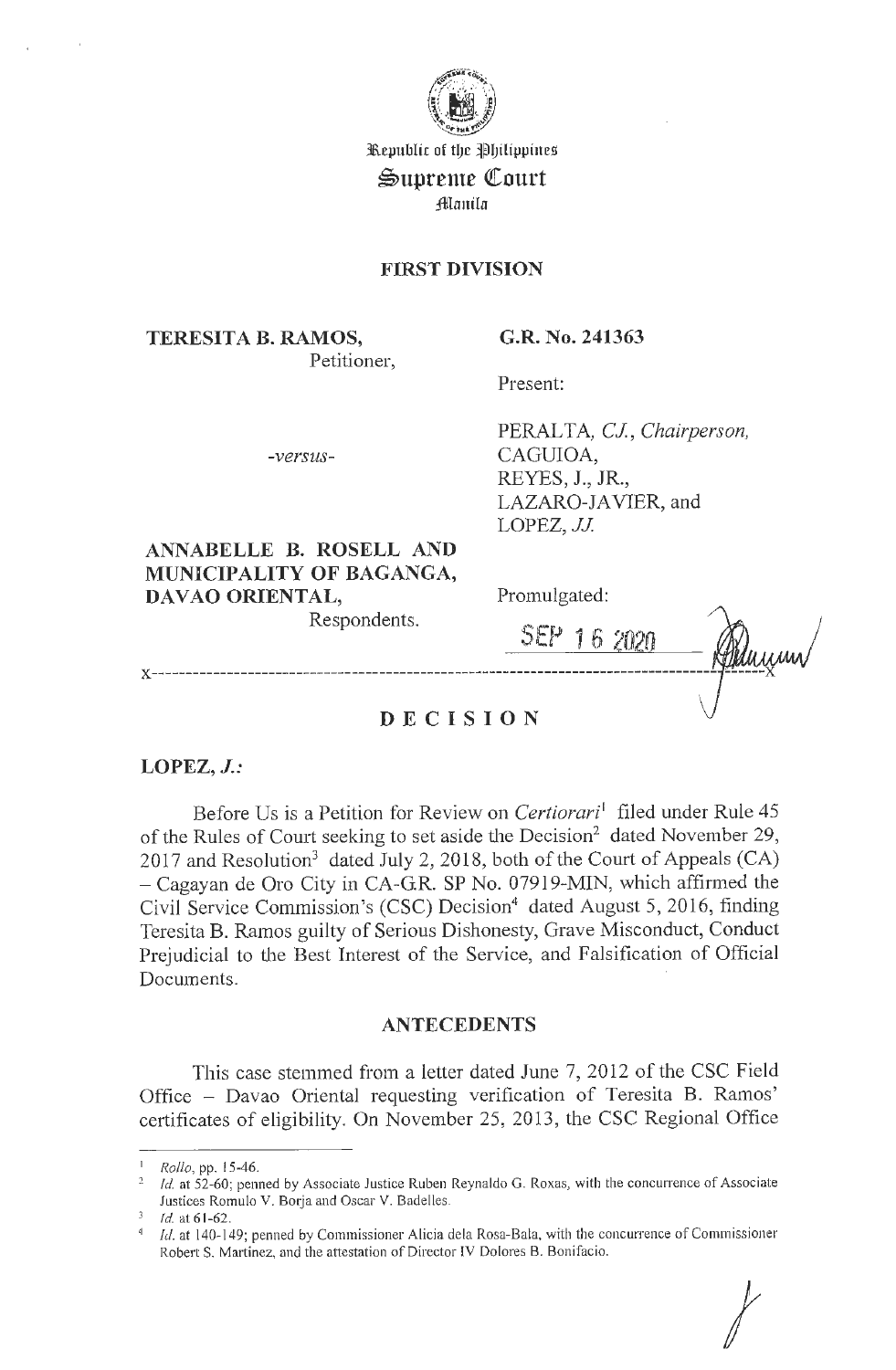r

No. X1 issued Spot Verification Report stating that Ramos declared in her Personal Data Sheet<sup>5</sup> (PDS) dated March 28, 2005 that she took the Career Service Sub-Professional Eligibility (CSSPE) examination on April 6, 1994 in Davao City and passed with a rating of 80.03. However, the records did not show that a career service examination was conducted on that date and that Ramos was included in the Register of Eligibles. Instead, Ramos was issued a Barangay Official Certificate of Eligibility (BOE) on April 26, 1994 in Davao City. On April 21, 2014, the CSC RO No. XI formally charged Ramos with the administrative offenses of Serious Dishonesty, Grave Misconduct, Conduct Prejudicial to the Best Interest, and Falsification of Official Documents. 6

In her Answer,<sup>7</sup> Ramos admitted that she did not possess a CSSPE but only a BOE. She claimed that her supposed rating in the March 28, 2005 PDS was already deleted when she submitted another PDS (substitute PDS) to the Human Resource Management Office (HRMO) of the Municipality of Baganga. 1n any case, the false entries in the March 28, 2005 PDS were not used to deceive for her benefit.

On August 17, 2015, the CSC RO No. XI found Ramos guilty of the offenses and imposed upon her the penalty of dismissal from the service.<sup>8</sup> The CSC RO No. XI noted that Ramos declared in her PDS dated May 21, 1999 and March 28, 2005 that she was a CSSPE holder, thus:

All told, it cannot be denied that [Ramos] has done the dishonest act not only once but twice.

Premises considered, it is hereby declared that [Ramos] is **GUILTY**  as charged and is meted the penalty of **DISMISSAL** from the service with all the accessory penalties of perpetual disqualification from entering the government service and from taking CS examinations; forfeiture of retirement benefits and cancellation of CS eligibilities.<sup>9</sup> (Emphasis in the original.)

Ramos sought reconsideration,  $10$  explaining that entries in the March 28, 2005 PDS relating to her eligibility status were made inadvertently. She reiterated that she accomplished another PDS to correct these erroneous entries, yet, the substitute PDS was not found in her 201 files brought by the HRMO during the hearing. On November 20, 2015, Ramos filed a motion to admit the substitute  $PDS<sup>11</sup>$  as newly discovered evidence.<sup>12</sup>

The CSC RO No. XI denied the motion for reconsideration in its Resolution No. 15-01204 dated December 9, 2015.<sup>13</sup> The CSC RO No. XI

 $\frac{5}{6}$  *Id.* at 66-69.

*Id.* at 78-79.

 $7$  Id. at 80-88.

<sup>&</sup>lt;sup>8</sup> *Id.* at 99-103; penned by Annabelle B. Rosell.<br><sup>9</sup> *Id.* at 103. <sup>10</sup> *Id.* at 104-110.

<sup>&</sup>lt;sup>11</sup> *Id.* at 70-73, 114-117, 238-241.

 $12$  *Id.* at 111-112.

 $13$  Id. at 118-120. The dispositive portion of the Resolution reads: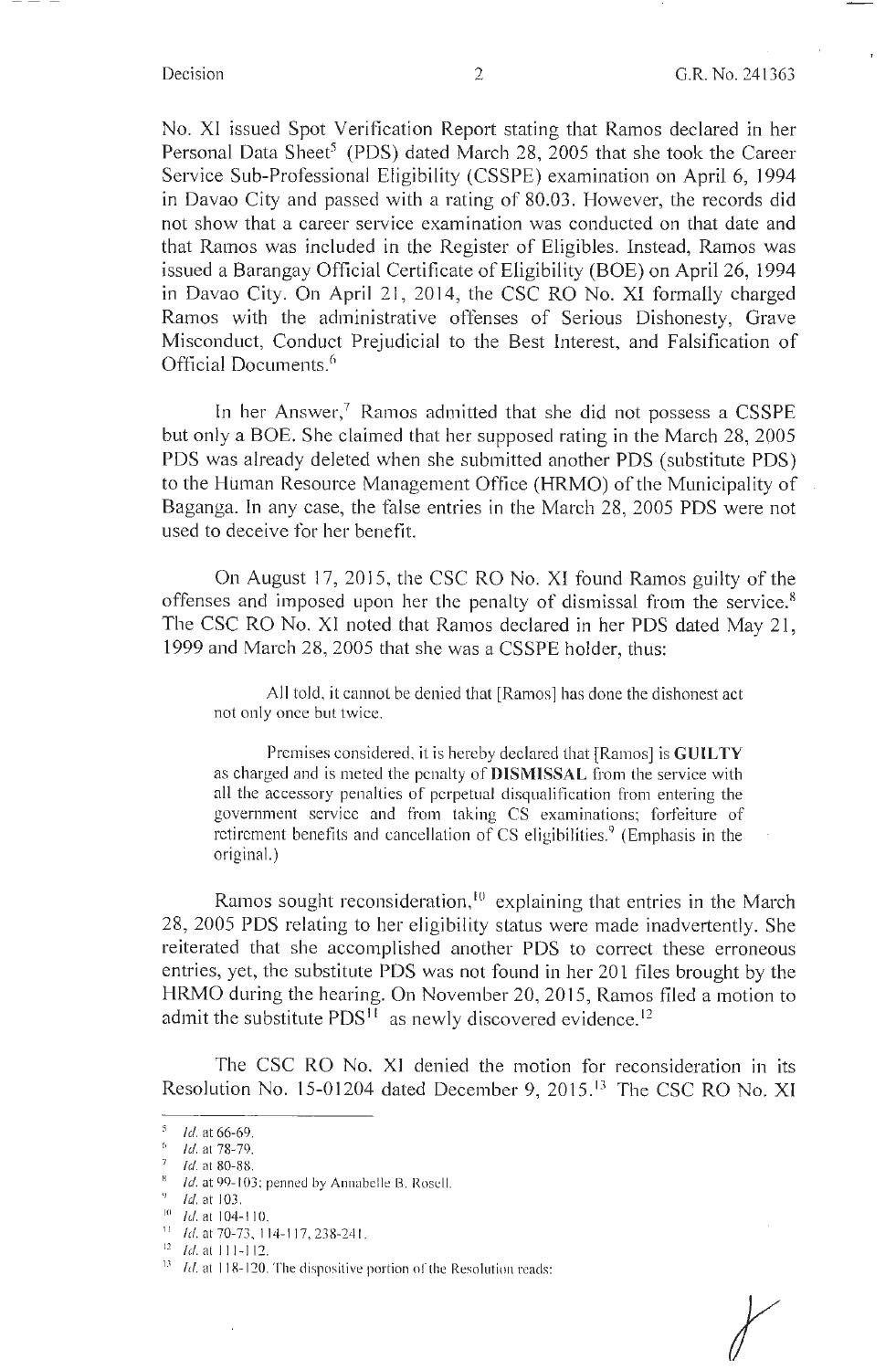noted that Ramos still wrote "CS Sub-Professional" as her eligibility in the substitute PDS. Further, the substitute PDS was not newly discovered evidence because it existed in the records of the HRMO but not produced during trial.

Unsatisfied, Ramos filed a petition for review before the CSC arguing that a BOE is equivalent to a CSSPE; hence, she should not be faulted for writing "CS Sub-Professional" as her eligibility. She insisted that the substitute PDS should be admissible in evidence.

On August 5, 2016, the CSC issued its Decision No. 160848 affirming Ramos' guilt of the administrative charges, *viz*.:<sup>14</sup>

**WHEREFORE,** the Petition for Review of Teresita B. Ramos, Computer Operator lV, Municipal Government of Baganga, Davao Oriental, is hereby **DISMISSED**. Accordingly, Resolution No. 15-01204 dated December 9, 2015 issued by Civil Service Commission Regional Office No. XJ, Davao City, affirming its Decision No. 2015-39 dated August 17, 2015 finding her guilty of Serious Dishonesty, Grave Misconduct, Conduct Prejudicial to the Best Interest of the Service and Falsification of Official Documents is **AFFIRMED.** Ramos is hereby dismissed from the service with the accessory penalties of cancellation of eligibility, forfeiture of retirement benefits, excepl terminal/accrued leave benefits, and personal contributions to the GSIS, if any, perpetual disqualification from holding public office and bar from taking civil service examinations.

Copies of this Decision shall be furnished the Commission on Audit- Municipal Government of Baganga, and the Government Service Insurance System (GSIS), for their Information and appropriate action.

Quezon City.<sup>15</sup> (Emphasis in the original.)

The CSC denied Ramos' motion for reconsideration in its Resolution<sup>16</sup> No. 1601353 dated December 5, 2016.

Aggrieved, Ramos appealed to the CA. On November 29, 2017, the CA sustained the findings and conclusion of the CSC that the substitute PDS

*I* 

WHEREFORE, foregoing premises considered, the motion for reconsideration filed by Teresita B. Ramos, is hereby DENIED for lack of merit. CSCRO XI Decision No. 2015-39 promulgated on August 17, 2015 STANDS.

Davao City, Philippines. *Id.* at 119. (Emphasis in the original.)

<sup>14</sup> *Supra* note 4.

<sup>&</sup>lt;sup>16</sup> *Id.* at 167-171. The dispositive portion of the Resolution reads:

**WHEREFORE,** the Motion for Reconsideration of Teresita B. Ramos, Computer Operator IV, Municipal Government of Baganga, Davao Oriental, is hereby **DENIED.** Accordingly, Decision No. 160848 dated August 5, 2016 issued by Civil Service Commission, which affirmed Resolution No. 15-01204 dated December 9, 2015 and Decision No. 2015-39 dated August 17, 2015 issued by Civil Service Commission Regional Office XI (CSC RO XI), Davao City, finding her guilty of Serious Dishonesty, Grave Misconduct, Conduct Prejudicial to the Best Interest of the Service and Falsification of Official Documents, and meting upon her the penalty of dismissal from the service with the accessory penalties of cancellation of eligibility, forfeiture of retirement benefits, except terminal/accrued leave benefits, and personal contributions to the GSIS, if any, perpetual disqual ification from holding public office and bar from taking civil service examinations, **STANDS.**  Quezon City. Id. at 171. (Emphasis in the original.)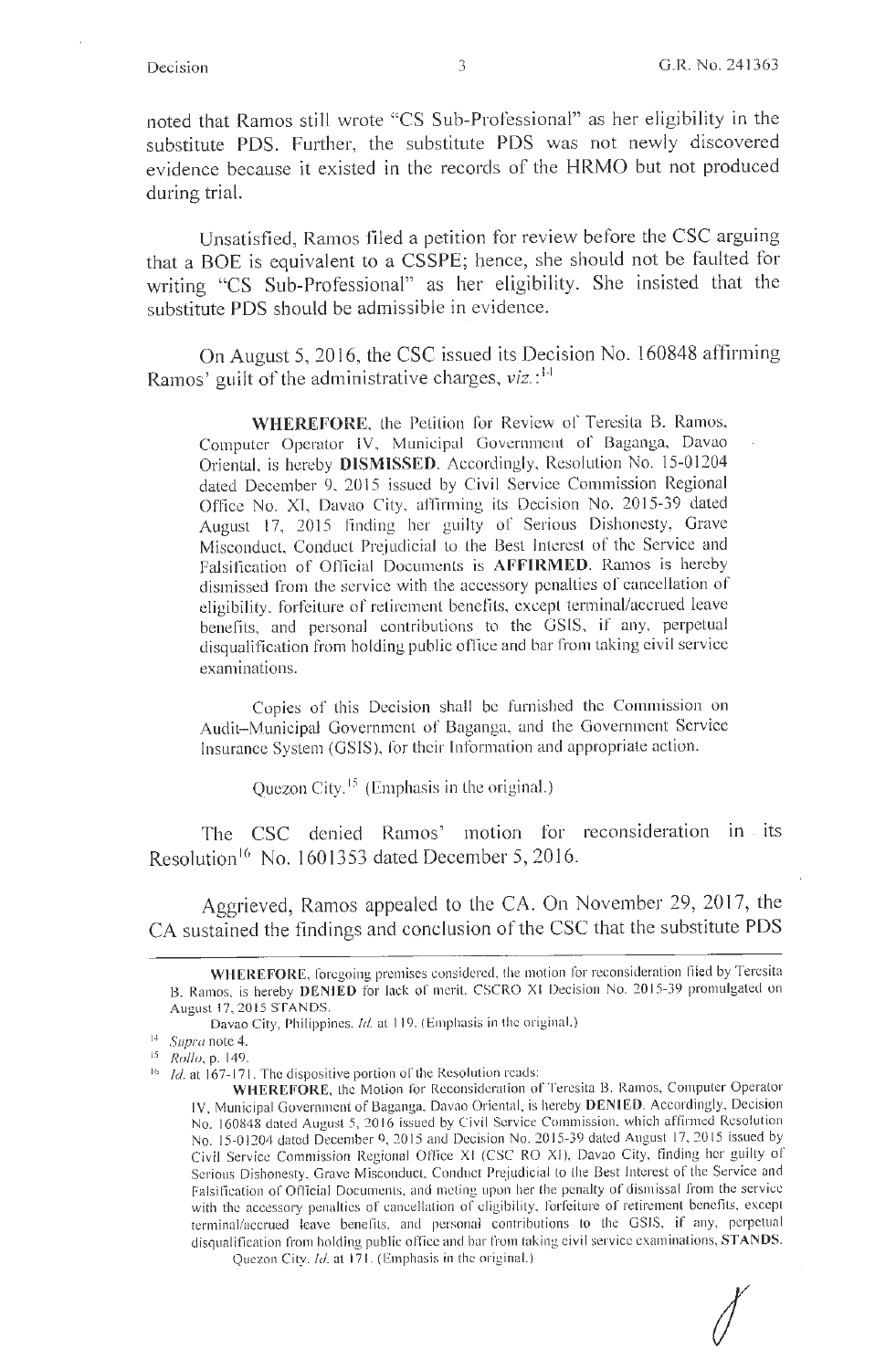cannot be considered newly discovered evidence and that Ramos was guilty of the administrative charges.<sup>17</sup> Ramos sought reconsideration but was denied. <sup>18</sup>

Hence, this petition.

Ramos insists on the admissibility of the substitute PDS claiming that she exerted earnest efforts to secure a copy from the HRMO but failed. She reiterates that she did not intend to falsify her March 28, 2005 PDS because she honestly believed that a BOE is the same as a CSSPE. The false entries did not affect her eligibility for promotion or cause any damage or prejudice to the government or any party. As such, the dishonesty, if it exists, is only simple dishonesty that is punishable by suspension. Further, she cannot be held liable for grave misconduct since the act complained of is not related to the performance of her official duties; or for conduct prejudicial to the best interest of service because she did not commit any act that could tarnish the image or integrity of the public office. Lastly, the mitigating circumstances of good faith, length of service, first time offender, acknowledgement of infraction and feeling of remorse, and humanitarian considerations should be appreciated in her favor in the imposition of the penalty.

Annabelle B. Rosell, Director IV of the CSC RO No. XI, through the Office of the Solicitor General (OSG), counters that there is substantial evidence to hold Ramos liable for the administrative charges. Entries of specific details, such as eligibility, rating, and date of examination, do not arise from mere inadvertence or mistake but a determined effort to mislead and deceive. The OSG avers that the substitute PDS is not a newly discovered evidence because it could have been secured and presented during the proceedings before the CSC RO No. XJ with reasonable diligence. Finally, mitigating circumstances cannot be appreciated since dismissal from service is an indivisible penalty, and hence, not susceptible to mitigation.

Meanwhile, the Municipality of Baganga filed a Manifestation and Comment<sup>19</sup> stating that it will abide by whatever judgment or award this Court may deem proper.

#### **ISSUES**

The issues are: (1) whether the substitute **PDS** is admissible as a newly discovered evidence; and (2) whether Ramos is guilty of the administrative offenses of Serious Dishonesty, Grave Misconduct, Conduct Prejudicial to

r

<sup>&</sup>lt;sup>17</sup> Supra note 2. The dispositive portion of the Decision reads:

WHEREFORE, the petition is DENIED. The Resolution dated 5 December 2016 of the Civil Service Commission is hereby **AFFIRMED.** 

SO ORDERED. *Id.* at 60. (Emphasis in the original.)

<sup>&</sup>lt;sup>18</sup> Supra note 3. The dispositive portion of the Resolution reads:

Thus, We resolve to DENY petitioner's motion for reconsideration.

SO ORDERED. Id. 8162. (Emphasis in the original.) 10 *Id* at 483-485.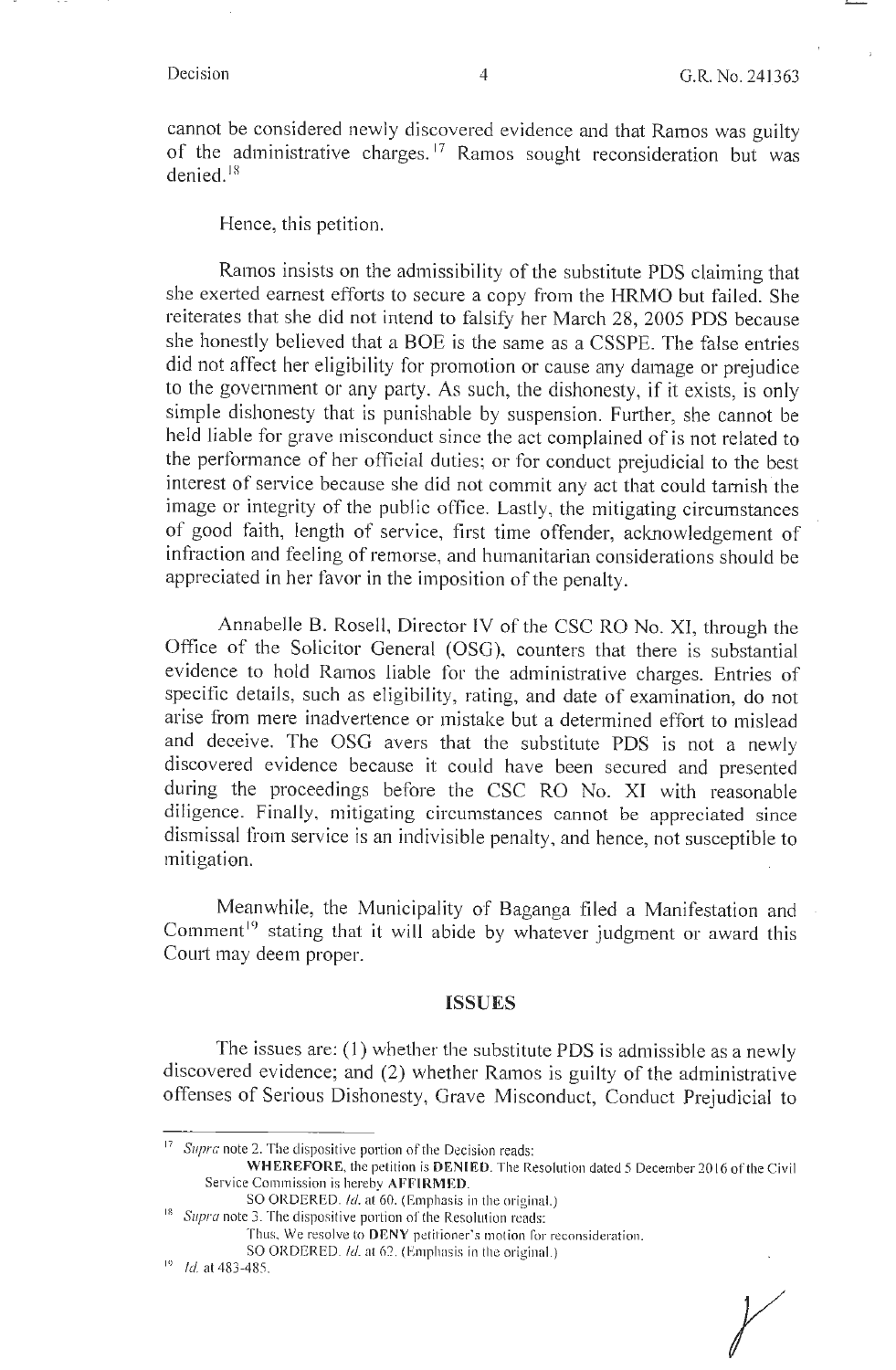the Best Interest of the Service, and Falsification of Official Documents.

#### **RULING**

The petition is partly meritorious.

Prefatorily, findings of facts of the CSC are conclusive when supported by substantial evidence and are accorded due respect and weight, especially when affirmed by the appellate court. In this case, both the CSC and the CA found that Ramos declared in her March 28, 2005 PDS that she possessed a CS Sub-Professional eligibility, took the CS examination on April 6, 1994, and passed with a rating of 80.03. Ramos wrote the same eligibility in her May 2 1, 1999 **PDS.** However, records and Ramos' own admission reveal that she only possessed a Barangay Official Certificate of Eligibility issued on April 26, 1994. Accordingly, these findings of fact are conclusive and binding and shall no longer be delved into. This Court shall confine itself to the determination of the proper administrative offense chargeable against Ramos and the appropriate penalty. We shall also determine whether the substitute PDS can be considered as newly discovered evidence.

### *The substitute PDS is admissible as newly discovered evidence.*

Newly-discovered evidence may be admissible in evidence if the following requisites are present: (1) that the evidence was discovered after trial; (2) that the evidence could not have been discovered and produced at the trial even with the exercise of reasonable diligence; (3) that it is material, not merely cumulative, corroborative or impeaching; and (4) that the evidence is of such weight that, if admitted, would probably change the judgment.<sup>20</sup> It is essential that the offering party exercised reasonable diligence in seeking to locate the evidence before or during the trial but nonetheless failed to secure it.<sup>21</sup> Here, the substitute PDS meets the criteria for newly discovered evidence.

As early as in her Answer<sup>22</sup> to the formal charge issued by the CSC RO No. XI, Ramos already raised the existence of the substitute PDS claiming that she submitted a new PDS to replace the March 28, 2005 PDS. She wrote the Municipality of Baganga, Davao Oriental on October 28, 2013<sup>23</sup> to request for her 201 files, and for all her PDS submitted with the HRMO on October 20, 2014.<sup>24</sup> Unfortunately, the substitute PDS could not be found in the records of the HRMO of the Municipality of Baganga. It was only after the CSC RO No. XI issued its Decision finding Ramos guilty of the administrative charges, and after Ramos reiterated in her Motion for

*I* 

<sup>20</sup> See *Kondo v. Civil Regislrar General,* G.R. No. 223628, March 4, 2020.

<sup>&</sup>lt;sup>21</sup> De Villa v. Director, New Bilibid Prisons, 485 Phil. 368 (2004). Sec also *Tumang v. Court of Appeals*, 254 Phil. 329 ( 1989).

<sup>22</sup>*Rullu.* pp. 80-88.

 $\frac{23}{24}$  *Id.* at 75, 90.<br> $\frac{24}{1}$  *Id.* at 96.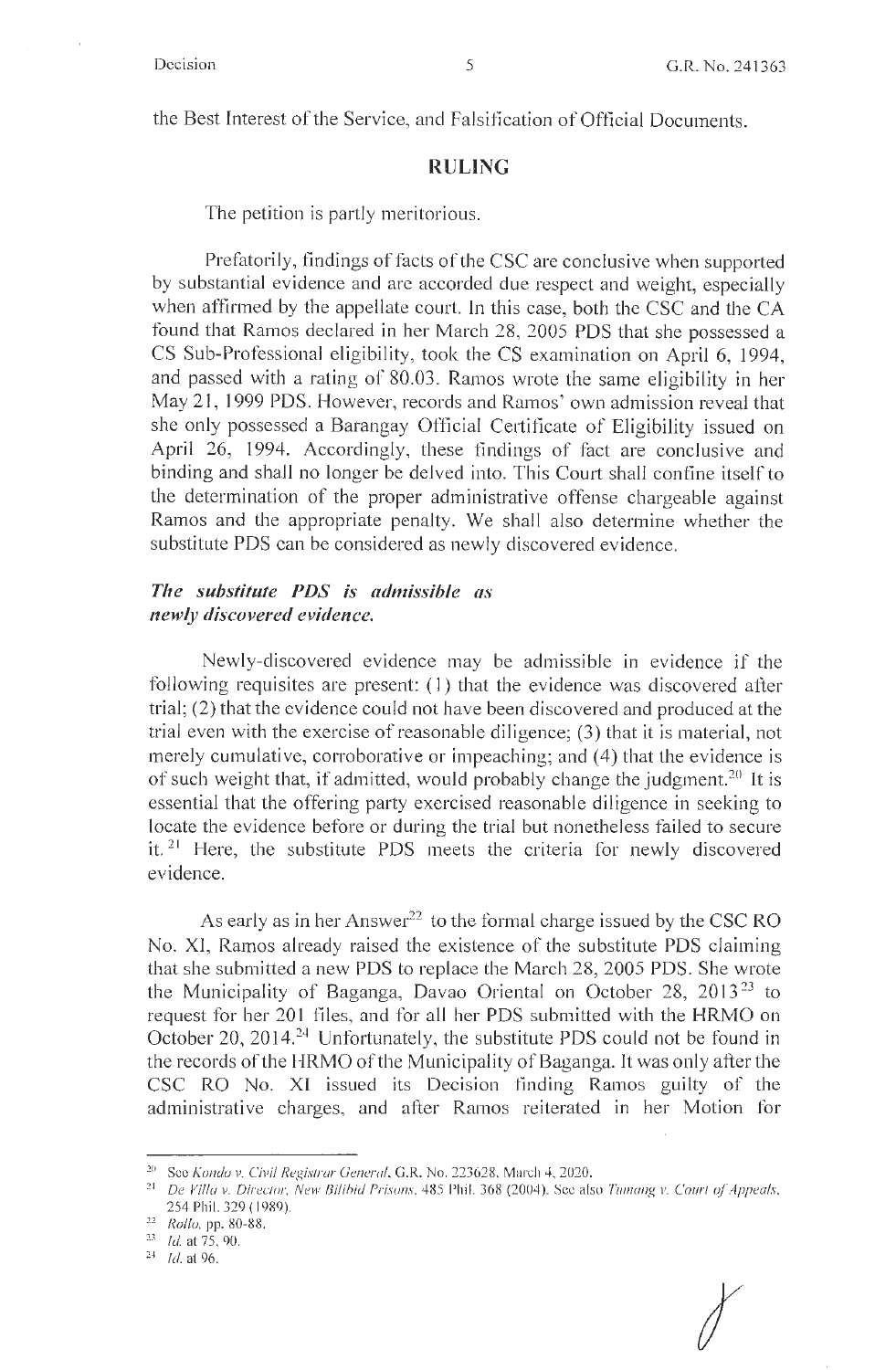Reconsideration<sup>25</sup> the existence of the substitute PDS, that Ramos was provided by the HRMO with a copy of the substitute PDS. fn the circumstances, we are convinced that Ramos diligently searched and exerted earnest efforts to locate the substitute PDS and produce it during the administrative hearings. Most importantly, the substitute PDS is material evidence that if admitted, could have altered the decision of the CSC finding her guilty of the administrative offenses.

*Ramos* · *is not liable for Serious Dishonesty, Grave Misconduct, Conduct Prejudicial to the Best Interest of the Service, and Falsffication of Official Documents. She is liable for simple negligence on(y.* 

As an administrative offense, dishonesty is defined as the concealment or distortion of truth in a matter of fact relevant to one's office or connected with the performance of his duty.<sup>26</sup> It is the "disposition to lie, cheat, deceive or defraud; untrustworthiness; lack of integrity, lack of honesty, probity or integrity in principle; lack of fairness and straightforwardness; disposition to defraud, deceive or betray.'' 27 Dishonesty requires malicious intent to conceal the truth or to make false statements.28 In short, dishonesty is a question of intention. Although this is something internal, we can ascertain a person's intention not from his own protestation of good faith, which is self-serving, but from the evidence of his conduct and outward acts.<sup>29</sup>

*Apropos* is the case of *Wooden v. Civil Service Commission30* wherein the petitioner indicated in Item No. 17 of his PDS that he finished his Bachelor of Secondary Education (BSED) from Saint Louis University with inclusive dates of attendance from 1987 to 1991 and he graduated in March 1991; and in Item No. I 8, he indicated that the date of Professional Board of Examination for Teachers is l 992. His Official Transcript of Records shows, however, that he graduated with BSED degree as of March 28, 1992. The Court ruled that the petitioner committed an honest mistake of fact in answering an entry in his PDS and excused him from the legal consequences of his act.

[D]ishonesty, like bad failh, is not simply bad judgment or negligence. Dishonesly is a question of intention. **In ascertaining the intention of a person accused of dishonesty, consideration must be taken not only of the facts and circumstances which gave rise to the act** 

<sup>&</sup>lt;sup>25</sup> *1d.* at 104-109.<br><sup>26</sup> *Civil Service Commission v. Cayobit*, 457 Phil. 452, 460 (2003), citing F. Moreno, Philippine Law Dictionary 276 (3rd ed., 1988).

<sup>&</sup>lt;sup>27</sup> Villordon v. Avila, 692 Phil. 388, 396 (2012). See also *Light Rail Transit Authority v. Salvaña*, 736 Phil. 123, 151 (2014), quoting *Office of the Ombudsman v. Torres*, 567 Phil. 46, 57 (2008), citing Black's Law Dictionary, 6th Ed. ( 1990).

<sup>&</sup>lt;sup>28</sup> See *San Diego v. Fact-Finding Investigation Committee, OMB-MOLEO*, G.R. No. 214081, April 10. 2019.<br><sup>29</sup> *Bacsasar v. Civil Service Commission, 596 Phil. 858, 868 (2009), citing <i>Civil Service Commission v.* 

Maala, 504 Phil. 646 (2005).

<sup>30 508</sup> Phil. 500 (2005).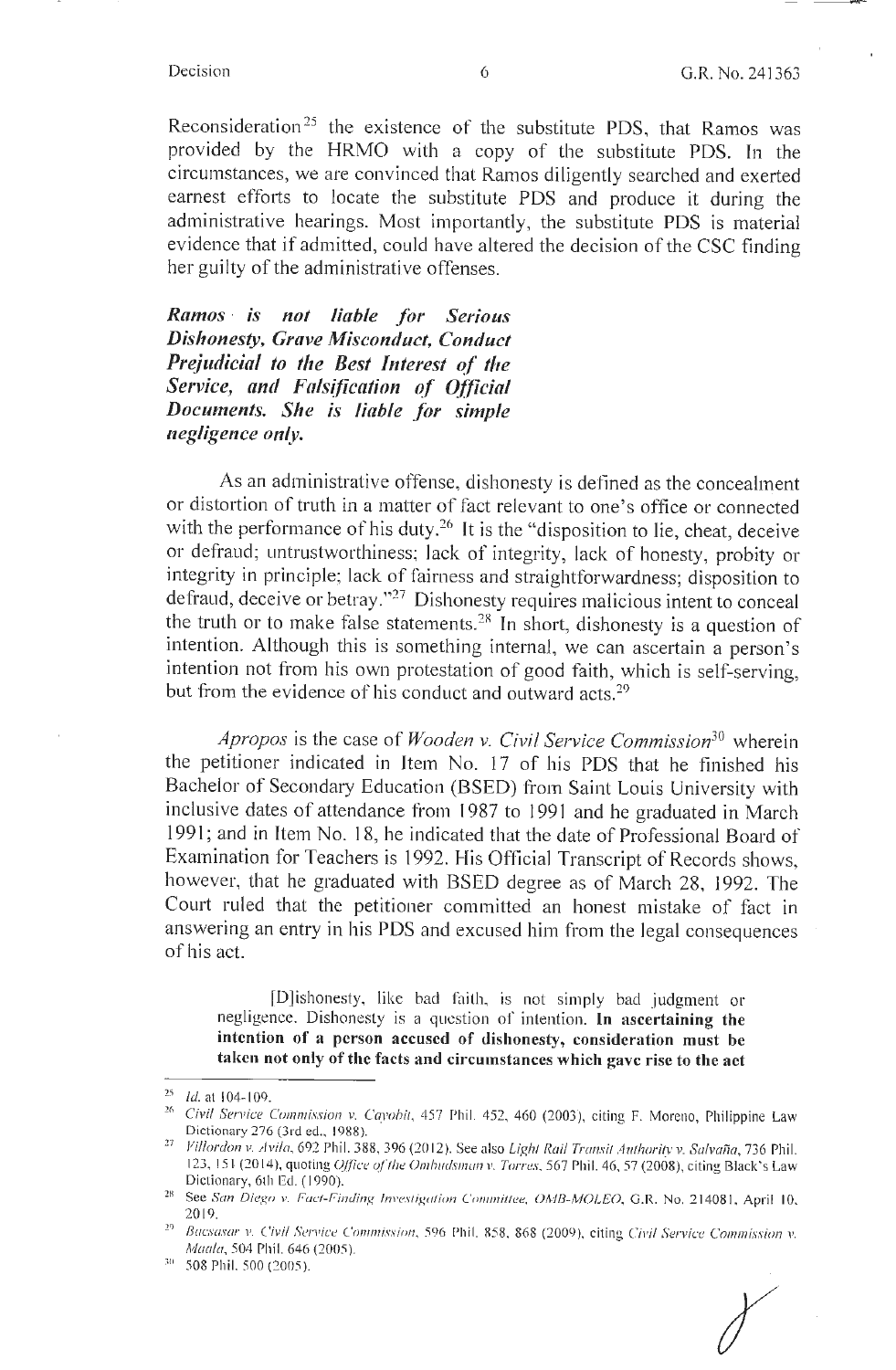#### **committed by the petitioner, but also of his state of mind at the time the offense was committed, the time he might have had at his disposal for the purpose of meditating on the consequences of his act, and the degree of reasoning he could have had at that moment.**

The intent to falsify or misrepresent is inexistent at lhe time petitioner applied for the PBET when he indicated "March 1991" under "Date Graduated" since he in fact attended the graduation rites on March 24, 1991. Petitioner should not be faullcd for his mistake or confusion in the interpretation of the term "graduated." Whether he should have indicated "May" in his PBET application should not be expected of him because his answer that he graduated "March 1991" was based on the honest belief, albeit mistaken, that once he completed his course deficiencies, which in fact he did in 1991 or several months prior to his application for the PBET, the actual conferment of the degree on him on March 24, 1991 was thereby made effective. At that point in time when he filled up his application for the PBET, the intent to deceive is absent. He was not asked when he actually completed his course; rather he was merely asked the date of his graduation.

#### **xxxx**

Petitioner should not be faulted when he wrote " 1987-1991'' in his PDS under "Inclusive Dates of Attendance" since he did attend the school during the given period and in fact graduated on March 24, 1991. It is an honest mistake of fact induced by no fault of his own and excuses him from the legal consequences of his act. Ignorantia facti excusat. To stress, petitioner was asked mainly about the inclusive dates of his attendance in SLU. The official transcript of records was issued on August 8, 1994. Understandably, it does not show the circumstances that led petitioner **in**  giving the subject answers in his application for PBET and POS. The transcript of records should not be made the basis for holding petitioner liable for dishonesty.

#### **xxxx**

Besides, the discrepancy in the PDS on the date of examination is susceptible of varied explanations and does not necessarily imply bad faith. The year " 1992'' might simply be a typographical error or petitioner might have merely indicated the date of release of the PBET. In any event, any inference of dishonest intent cannot be clearly drawn from such sole circumstance. The Court would be going far into the realm of uncertain speculation in attributing improper motives to petitioner based on such circumstance.

**A complete and wholistic view must be taken in order to render a just and equitable \_judgment. In deciding cases, this Court does not matter-of-factly apply and interpret laws in a vacuum. General principles do not decide specific cases. Rather, laws arc interpreted always in the context of the peculiar factual situation of each case. Each case has its own flesh and blood and cannot be decided simply on the basis of isolated clinical classroom principles. The circumstances of time, place, event, person, and particularly attendant circumstances**  and actions before, during and after the operative fact should all be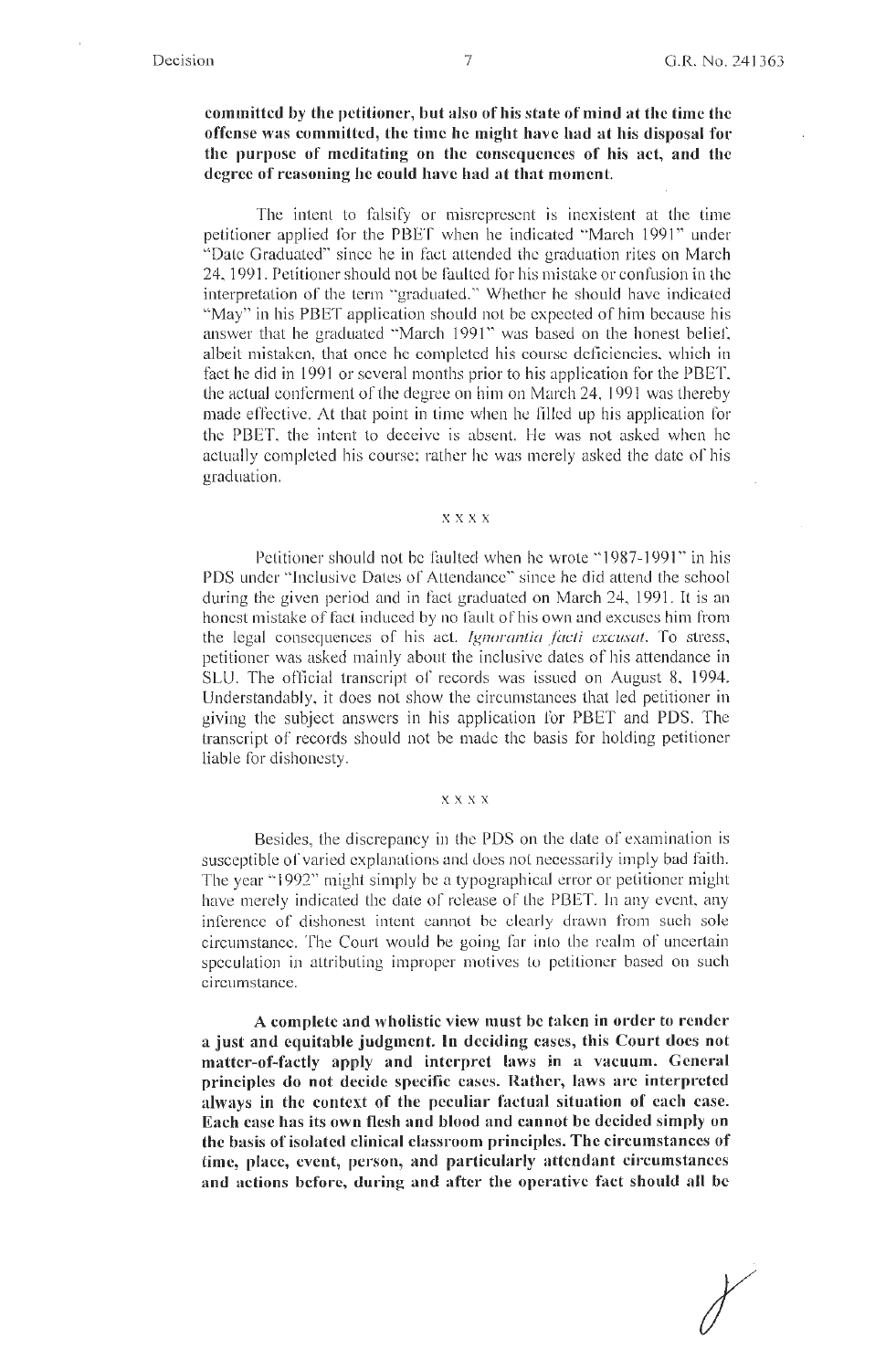#### **taken in their totality so that the Court can rationally and fairly dispense with justice.<sup>31</sup>**(Emphasis supplied; citations omitted.)

The totality of circumstances, in this case, negates Ramos' bad faith and intent to deceive when she accomplished her May 21, 1999 and March 28, 2005 PDS, and the substitute PDS. The pertinent entries in her PDS are as follows:

| Date of PDS                  | <b>Eligibility</b>   | <b>Date of Examination</b><br>or Conferment | Rating   |
|------------------------------|----------------------|---------------------------------------------|----------|
| May 22, 1996 <sup>32</sup>   | Brgy. Official       | April 26, 1994                              | Sub-Prof |
|                              | Eligibility          |                                             |          |
| May 21, 1999 <sup>33</sup>   | C.S.                 | April 6, 1994                               | *blank*  |
|                              | Sub-Professional     |                                             |          |
| March 28, 2005 <sup>34</sup> | C.S.                 | April 6, 1994                               | 80,03    |
|                              | Sub-Professional     |                                             |          |
| March 28, 2005 <sup>35</sup> | C.S.                 | April 6, 1994                               | *blank*  |
| (substitute PDS)             | Sub-Professional     |                                             |          |
| April 8, 2008 <sup>36</sup>  | Barangay Eligibility | April 26, 1994                              | None     |
|                              | (Sub-professional)   |                                             |          |
| May 2, 2011 <sup>37</sup>    | Barangay Eligibility | *blank*                                     | *blank*  |
|                              | (Sub-professional)   |                                             |          |

The **rating of 80.03** was written in the March 28, 2005 PDS *only,* and thereafter deleted in the substitute PDS on the same day. Ramos reasoned that there were many forms to fill out then and she might have copied from her co-employees. To be sure, the submission of the substitute PDS could have cured the erroneous entry in the March 28, 2005 PDS. Unfortunately for her, the March 28, 2005 PDS was the document forwarded by the HRMO to the CSC instead of the substitute PDS. However, we cannot entirely fault her. It must be remembered that the substitute PDS was with the records of the HRMO all along. The HRMO had its own share of negligence in not submitting the corrected or updated PDS.

As to her eligibility status, Ramos explained that she wrote **"C.S. Sub-Professional"** in the May 21, 1999 PDS and March 28, 2005 PDS because she was of the impression that a BOE is equivalent to a career service eligibility. Ramos retained the "C.S. Sub-Professional" eligibility status in the substitute PDS. Further, she wrote "Sub-Prof' as her rating in the May 22, 1996 PDS.

Noteworthy is Item No. 11, Part V of CSC Memorandum Circular No. 12, s. 2003 which states that *"x xx BOE shall be considered appropriate for appointment to first level positions in the career service, except positions covered by board laws and/or those that require other special eligibilities as* 

 $31$  *Id.* at 512-517.

*<sup>32</sup> Rollo,* pp. 222-223. 33 Id. **at** 224-225.

<sup>3</sup> '  $\frac{1}{35}$  *Id.* at 234-237.

<sup>;</sup> *Supra* note I I.

<sup>&</sup>lt;sup>36</sup> *Rollo, pp.* 230-233.<br><sup>37</sup> *Id.* at 226-229.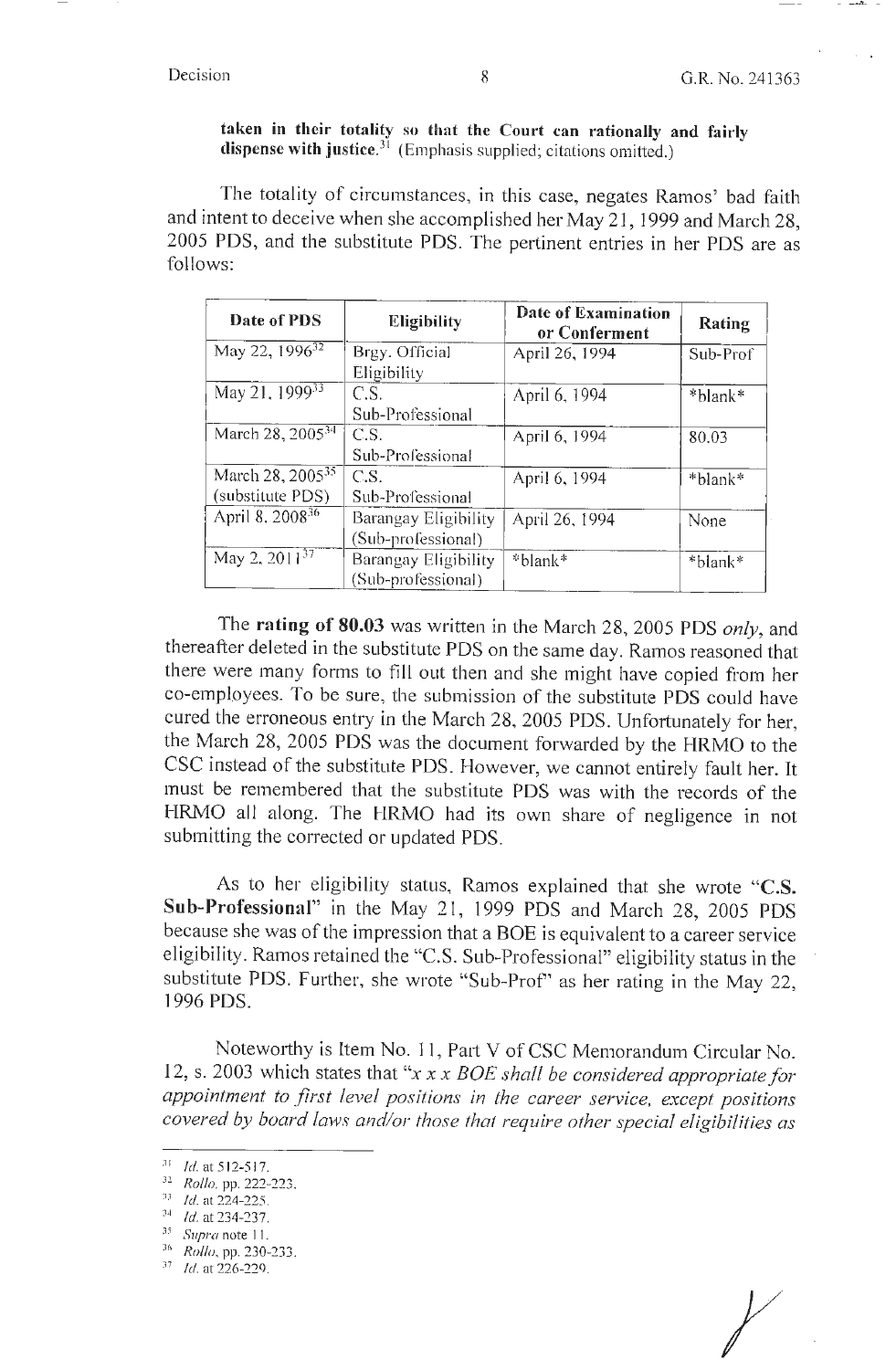*determined by the Commission or those that require licenses xx* x."38 In the July 12, 2011 letter<sup>39</sup> of Annabelle Rosell, Director IV of the CSC, to the Municipal Mayor of the Municipality of Baganga, she stated that Ramos is qualified for the position of Computer Operator IV based on her credentials. The position required "Career Service (Subprofessional) First Level Eligibility" and CSC records show that Ramos' eligibility is "Barangay Official Eligibility (First Level Eligibility)." These reinforce Ramos' honest belief, albeit mistaken, that a BOE is the same as CSSPE.

Likewise, the seemingly inconsistent date of issuance of the BOE should not be taken against her. Ramos claimed that her BOE certificate had long been submitted to the HRMO in 1996. It can be observed that Ramos consistently wrote "April 6" as the date of conferment in her PDS beginning 1999. Justice and equity demand that she should be given the benefit of the doubt.

Also, there is no substantial evidence that Ramos was impelled by any corrupt or ill motive or intent to gain or profit that would constitute the offense of grave misconduct. Grave misconduct is defined as the transgression of some established and definite rule of action, more particularly, unlawful behavior or gross negligence by a public officer coupled with the elements of corruption, willful intent to violate the law or to disregard established rules.<sup>40</sup> Ramos repeatedly explained and stressed that the false entries on the March 28, 2005 PDS had no effect on her promotion to a higher position.

Moreover, we exonerate Ramos of the administrative offenses of conduct prejudicial to the best interest of the service and falsification of official documents. The submission of the March 28, 2005 PDS containing erroneous entries, which was later on corrected, does not constitute as conduct prejudicial to the best interest which deals with a demeanor of a public officer that "tarnished the image and integrity of his/her public office."<sup>41</sup> Further, while making a false statement in a PDS amounts to a falsification of an official document,<sup>42</sup> we have held that laws and rules should be interpreted and applied not in a vacuum or in isolated abstraction but in light of surrounding circumstances and attendant facts in order to afford justice to all $.^{43}$ 

Be that as it may, Ramos is liable for simple negligence. An act done in good faith, which constitutes only an error of judgment and for no ulterior motives and/or purposes, is merely simple negligence.<sup>44</sup> Simple negligence means the failure of an employee or official to give proper attention to a task

*t* 

<sup>&</sup>lt;sup>38</sup> See http://www.csc.gov.ph/barangay-official-eligibility-boe.html; last accessed: August 6, 2020. *Rollo, pp. 444-445.* 

<sup>&</sup>lt;sup>40</sup> *Fajardo v. Corral, 813 Phil. 149, 158 (2017), citing Office of the Ombudsman v. Apolonio, 683 Phil. 553* (20 12). See a lso *Civil Service Commission v. Ledesma,* 508 Phil. 569 (2005).

<sup>4</sup> <sup>1</sup>*Id.* citing *l argo v. Court of Appeals,* 563 Phil. 293 (2007).

<sup>&</sup>lt;sup>42</sup> See *Civil Service Commission v. Sta. Ana*, 435 Phil. 1 (2002).

<sup>·</sup> <sup>13</sup>*Wooden v. Civil Service Commission, supra* note 30.

<sup>&</sup>lt;sup>44</sup> San Diego v. Fact-Finding Investigation Committee. OMB-MOLEO, supra note 28. See also Pleyto v. *PNP-Criminal Investigation* & *Detection Group,* 56J Phil. 842, 9 10 (2007), c iting *Camus v. Civil Service Board of Appeals, et al., 112 Phil. 301 (1961).*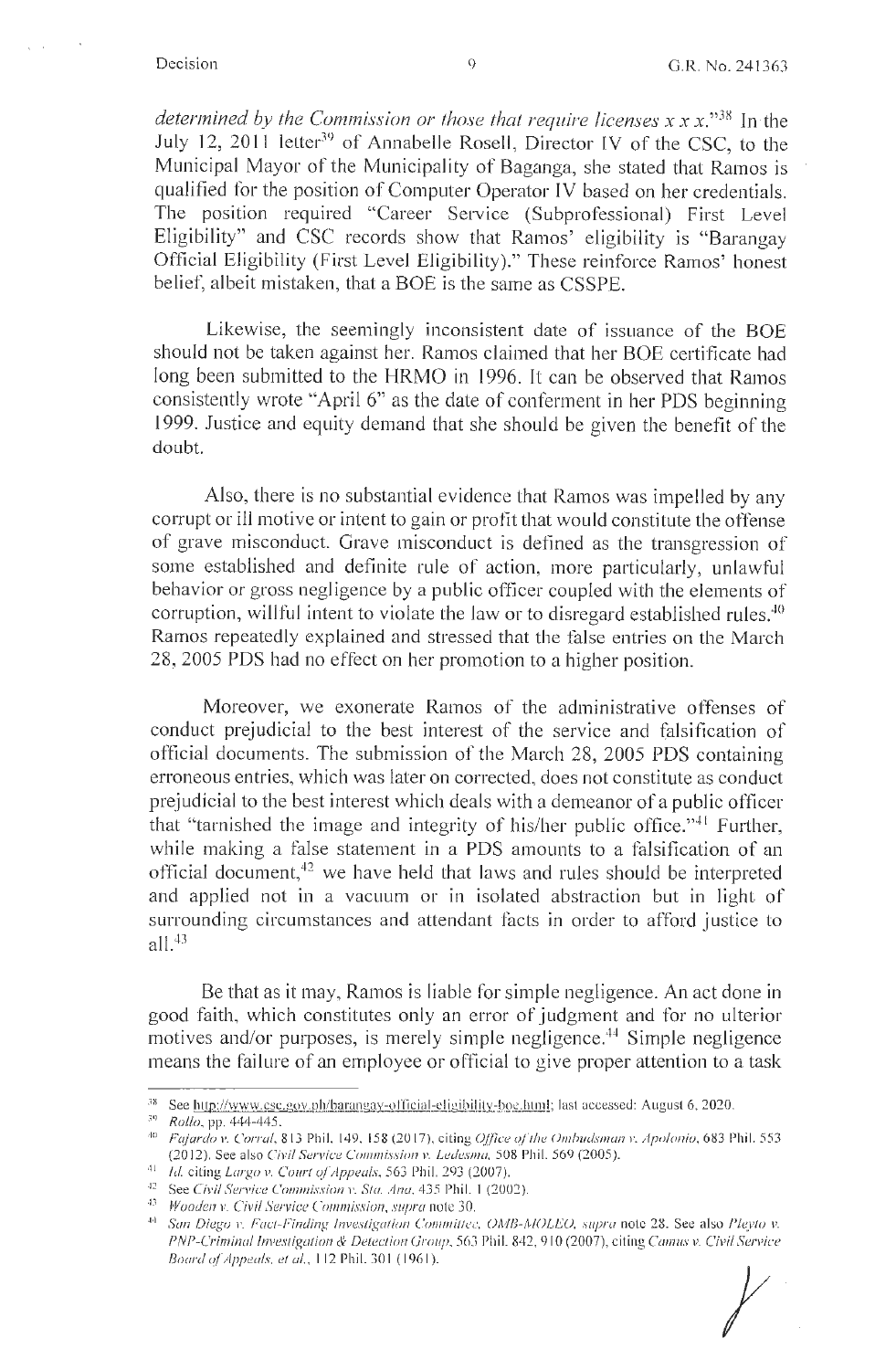expected of him or her, signifying a disregard of a duty resulting from carelessness or indifference.<sup>45</sup>

Here, Ramos was negligent in filling out her PDS when she declared that she was a CSSPE holder and that she obtained a rating of 80.03 in the CS examination. She was likewise negligent when she failed to verify that the HRMO forwarded the corrected or updated PDS to the CSC. We remind Ramos that she should be more careful in filling out PDS, bearing in mind that it is an official document and hence, its contents are *prima facie* evidence of the facts stated therein.<sup>46</sup>

#### *Penalty*

Simple negligence, which is akin to simple neglect of duty, $47$  is a less grave offense punishable with suspension without pay for one (l) month and one (1) day to six (6) months, for the first offense.<sup>48</sup>

Considering that Ramos admitted her omissions which do not appear to have been attended by bad faith or fraudulent intent and that there is nothing in the record that shows that she had committed similar infractions in the past, $49$  this Court finds that Ramos deserves to be suspended for only one (1) month and one (1) day.<sup>50</sup> Accordingly, Ramos' reinstatement is in order as she has been out of government service since November 2, 2016<sup>51</sup>, far beyond the period for her supposed suspension. <sup>52</sup>

Ramos, however, is not entitled to backwages because she is not completely exonerated from the charges. We have held that a finding of liability for a lesser offense is not equivalent to exoneration; and, the mere reduction of the penalty on appeal does not entitle a government employee to back salaries as he was not exonerated of the charge against him.<sup>53</sup>

**FOR THESE REASONS,** the Petition for Review on *Certiorari* is PARTLY GRANTED. The Decision dated November 29, 2017 and Resolution dated July 2, 2018 of the Court of Appeals in CA-GR. SP No.

Paduga v. Dimson, 829 Phil. 591, 596 (2018), citing *Office of the Ombudsman v. De Leon*, 705 Phil. 26, 38(20 13), citing *Repuhlic v. Canaslillo,* 55 1 Phil. 987, 996 (2007).

<sup>&#</sup>x27; <sup>16</sup>*Villvrdon* v. *Avila. supra* note 27.

<sup>&</sup>lt;sup>47</sup> See *San Diego v. Fact-Finding Investigation Committee, OMB-MOLEO, supra note 28; Daplas v. Department of Finance, 808 Phil. 163 (2017); Reves v. Cabusao, 502 Phil. 1 (2005).* 

<sup>&</sup>lt;sup>48</sup> See Section 46 (D) (1) of the Revised Rules on Administrative Cases in the Civil Service (RRACCS).

<sup>&#</sup>x27; 19 Section 48 of the RRACCS provides, among others, that good faith and " first offense" may be considered as mitigating circumstances in the determination of the imposable penalty. The same provision states that the disciplining authority may, in the interest of justice, take and consider the circumstances *motu* 

*proprio.* See *Provincial Government of Bukidnon v. Pancrudo*, G.R. No. 239978, April 3, 2019. Section 49 of the RRACCS reads: Section 49. *Manner of Imposition.* - When applicable, the imposition of the penalty may be

made in accordance with the manner provided herein below:

a. The minimum of the penalty shall be imposed where only mitigating and no aggravating circumstances are present.

xxxx <sup>5</sup> <sup>1</sup>*Rollo,* p. 166.

*<sup>52</sup> Alfornon v. Delos Santos, et al.*, 789 Phil. 462 (2016).

<sup>53</sup> *Id.* See also *Civil Service Commission v. Cruz*, 670 Phil. 638 (2011); *Sec. of Education*, Culture and *Sports v. Court ofAppeals,* 396 Phil. 187 (2000): *.Jacinto v. CA,* 346 Phil. 656 ( 1997). *r*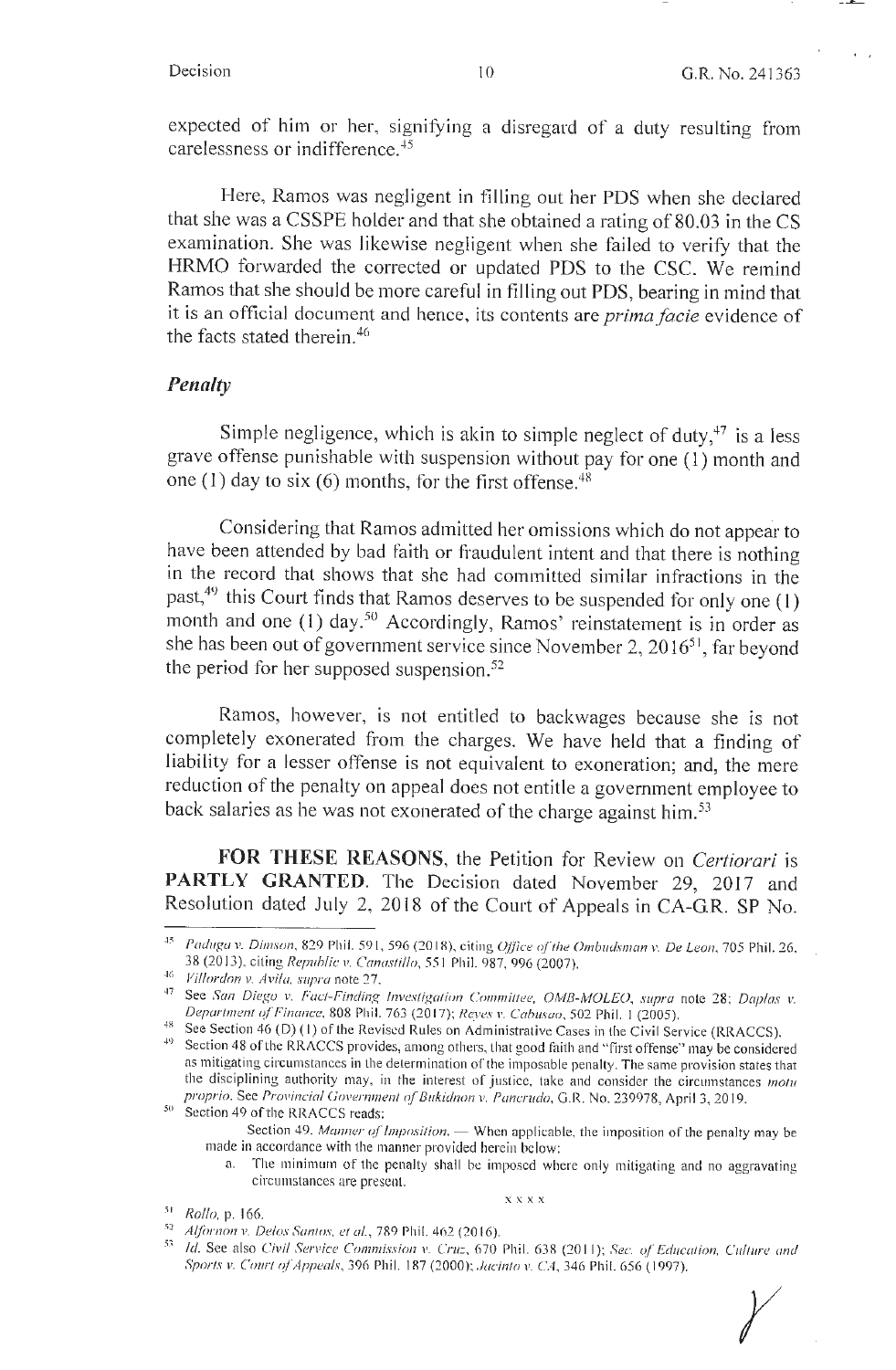$\sim$ 

07919-MIN is **SET ASIDE** and a new one is **ENTERED** finding Teresita B. Ramos **GUILTY of SIMPLE NEGLIGENCE.** She is sentenced to suffer the penalty of suspension of one (1) month and one ( I) day.

Considering that Teresita B. Ramos was dismissed from the service effective November 2, 2016 during the time that her petition for review is pending before the Court of Appeals and this Court, she is hereby immediately **REINSTATED** to her original position without loss of seniority rights and is restored of all of her rights and benefits under the law without payment of back salaries.

### **SO ORDERED.**

**WE CONCUR:** 

# **DIOSDADO t1 · PERALTA**

Chief  $\frac{1}{2}$ ustice Chairperson **NS. CAGUIOA**  FREDO ociate Justice

 $\gamma$ L-lup **JØSE C. REYES, JR.** 

Associate Justice

 $AMYC$ AZARO-JAVIER Associate Justice